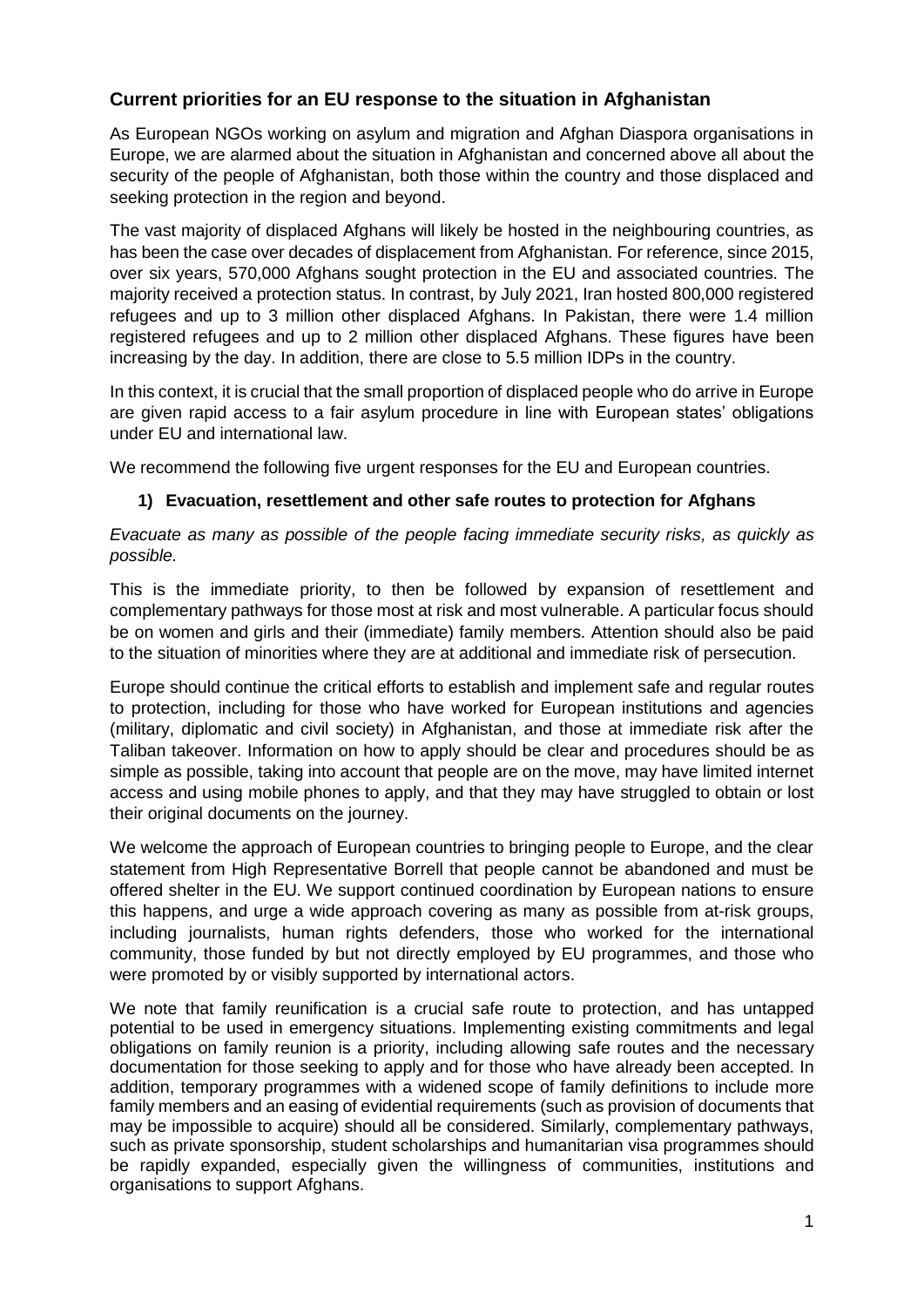### **2) Humanitarian assistance**

### *Scale up provision of humanitarian assistance.*

In line with calls from international organisations and humanitarian actors in the region, it is necessary to rapidly scale up coordinated humanitarian assistance to Afghanistan itself, via independent humanitarian organisations still able to operate, and to the neighbouring countries via all relevant actors. Preserving access for humanitarian actors should be incorporated into international negotiations and international responses. In particular, critical services for women and girls must continue to be delivered, and this requires female aid workers who are able to access communities and create safe spaces for women and girls.

It should be noted, however, that humanitarian assistance in the region is not a substitute for Europe offering protection in line with EU and international obligations. Nor is it a means to deter those who are vulnerable and at risk from pursuing a safe route to protection.

# **3) Re-establish security for the people of Afghanistan.**

*Use the EU's Common Foreign and Security Policy (CFSP) and other EU external action, including diplomatic efforts, civilian crisis management, sanctions and other operational tools, to support security for Afghans and international peace negotiations.* 

The EU should support engagement of all relevant international actors, including those supporting proxies in Afghanistan and with interests there, in efforts to stabilise the situation. Dialogue with all relevant actors in Afghanistan when it is in the interests of the people of Afghanistan is important. However, apart from humanitarian assistance, all other forms of cooperation with any potential future government should be conditional on respect for the fundamental rights of all Afghans, in line with the international obligations of Afghanistan and of the EU. It also has to be ensured that potential sanctions do not negatively affect the ability to provide humanitarian aid.

The objective of EU foreign and security support and operations should be the security of Afghans and protection of civilians in the short-term and peace in the long-term for the people of Afghanistan. This should be prioritised over counter-terrorism, anti-migration or otherwise narrowly defined European interests.

When the immediate crisis has abated, a thorough evaluation of the EU's role in the international efforts in Afghanistan must also take place, in order to inform future Common Security and Defence Policy (CSDP) and wider CFSP actions. The current situation is a test for the European External Action Service and it should lead Europe's response.

# **4) Access to asylum in Europe**

# *Ensure rapid access to fair asylum procedure; preparations should be made in Europe now.*

European countries must provide rapid access to fair asylum procedures for the small proportion of displaced Afghans who seek protection here. EU and international obligations to offer protection to those in need should be respected. The practice of pushbacks and collective expulsions of Afghans (and other nationalities) at European borders must stop. Even before the significant deterioration of the security situation, the majority of Afghans arriving in Europe received a protection status. In addition, the likely number of arrivals is manageable. Resources and attention should focus on preparations, such as ensuring that asylum systems are functioning including with adequate reception space – as they should be in any case.

Examination of cases already in asylum systems must take into account the reality on the ground and re-examination of decided asylum cases should take place, given the dramatic changes in the situation in country. We strongly support the initiatives already taken by some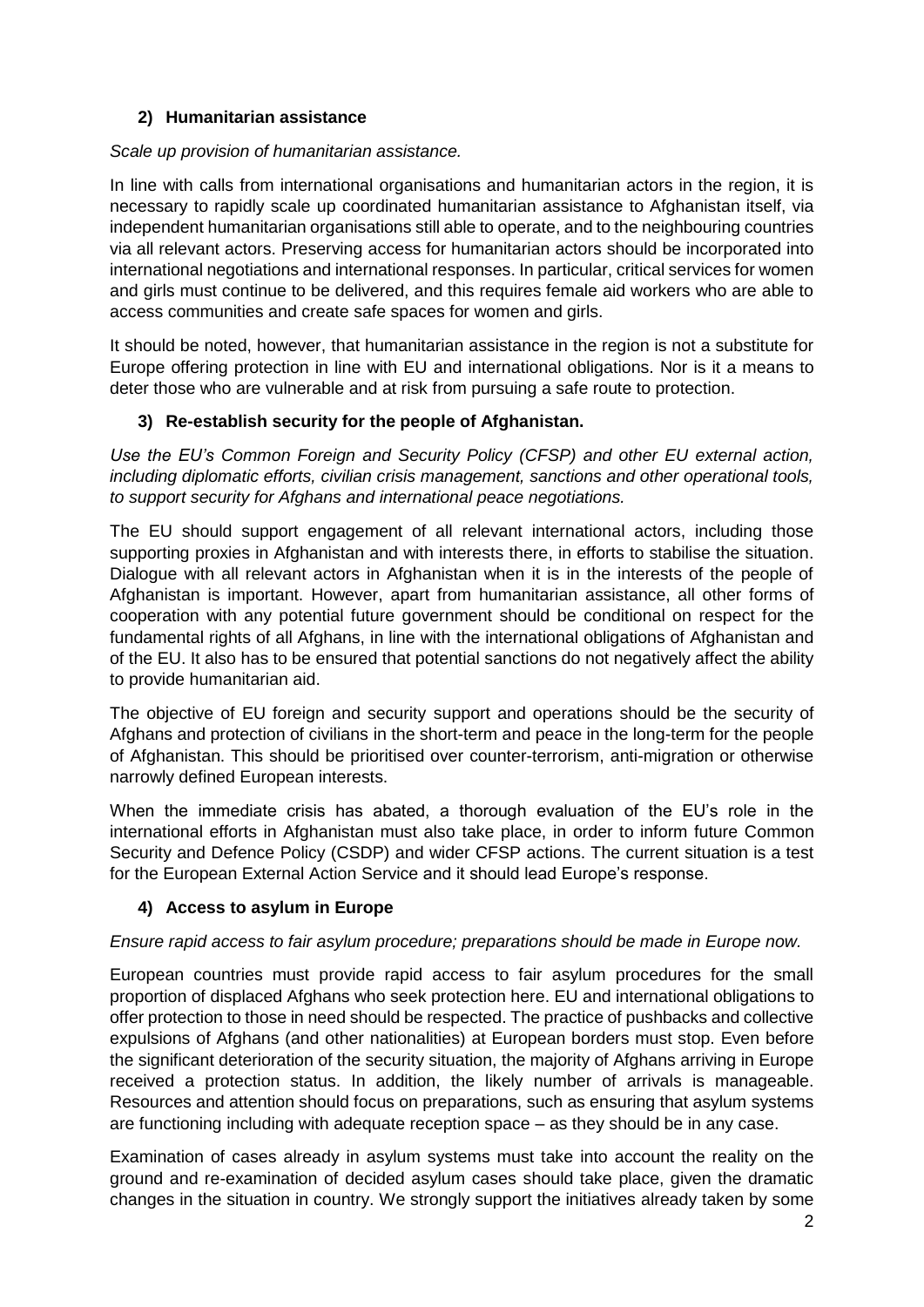Member States in this regard but express dismay that some countries have frozen decisionmaking in open cases.

We condemn the insular approach of certain European politicians who seek to make the situation about "us", Europe, and the small impact that will be had here, rather than keeping the focus on the security and humanitarian needs of Afghans. We further condemn the use of the situation to stoke panic and fear about people seeking protection, as is their right. It is particularly self-serving to instrumentalise the situation in Afghanistan to pursue pre-existing proposals to prevent or reduce access to protection in Europe.

Fear-mongering about the small proportion of the displaced who may arrive in Europe:

- creates insecurity for Afghans in Europe and elsewhere;
- legitimises and encourages border closures, including outside Europe, that prevent people fleeing to safety;
- is highly counter-productive. Europe needs to do its fair share in supporting displaced people. Otherwise the neighbouring countries will no longer be willing or able to host the vast majority of those displaced from Afghanistan.

We wish to underline that the EU, Turkey and countries neighbouring Afghanistan should all offer protection to Afghans fleeing from Afghanistan, hosting those in need in safety and dignity. However, Turkey, already the largest refugee hosting country in the world, cannot be considered a safe country of asylum for Afghans; there is no possible legal argument that can be advanced to support such a claim. Ongoing efforts to persuade Turkey to take on additional responsibilities are misguided and are out of step with responsibility sharing committed to by EU Member States in the Global Compact on Refugees.

Any efforts to close borders and forcibly prevent the movement of displaced people undermine the global protection system and directly contribute to serious harm to people seeking protection. Ultimately, protection in other regions, including in the countries neighbouring Afghanistan is dependent on the EU taking on a fair sharing of responsibility for displaced people, given that the willingness of other countries to host displaced people will be eroded if Europe aims to prevent all arrivals.

### **5) Suspending deportations to Afghanistan**

#### *Halt deportations to Afghanistan.*

It was not safe to deport people to Afghanistan before the Taliban takeover; now it is certainly not the case and courts will – rightly – halt deportations. Asylum and other cases where human rights concerns preclude deportation need to be reviewed in light of current developments. It can be assumed that the majority will meet the criteria for international protection. Alternatives to deportation and related detention need to be considered, including providing legal statuses and the right to remain; decision-making should not be put on hold.